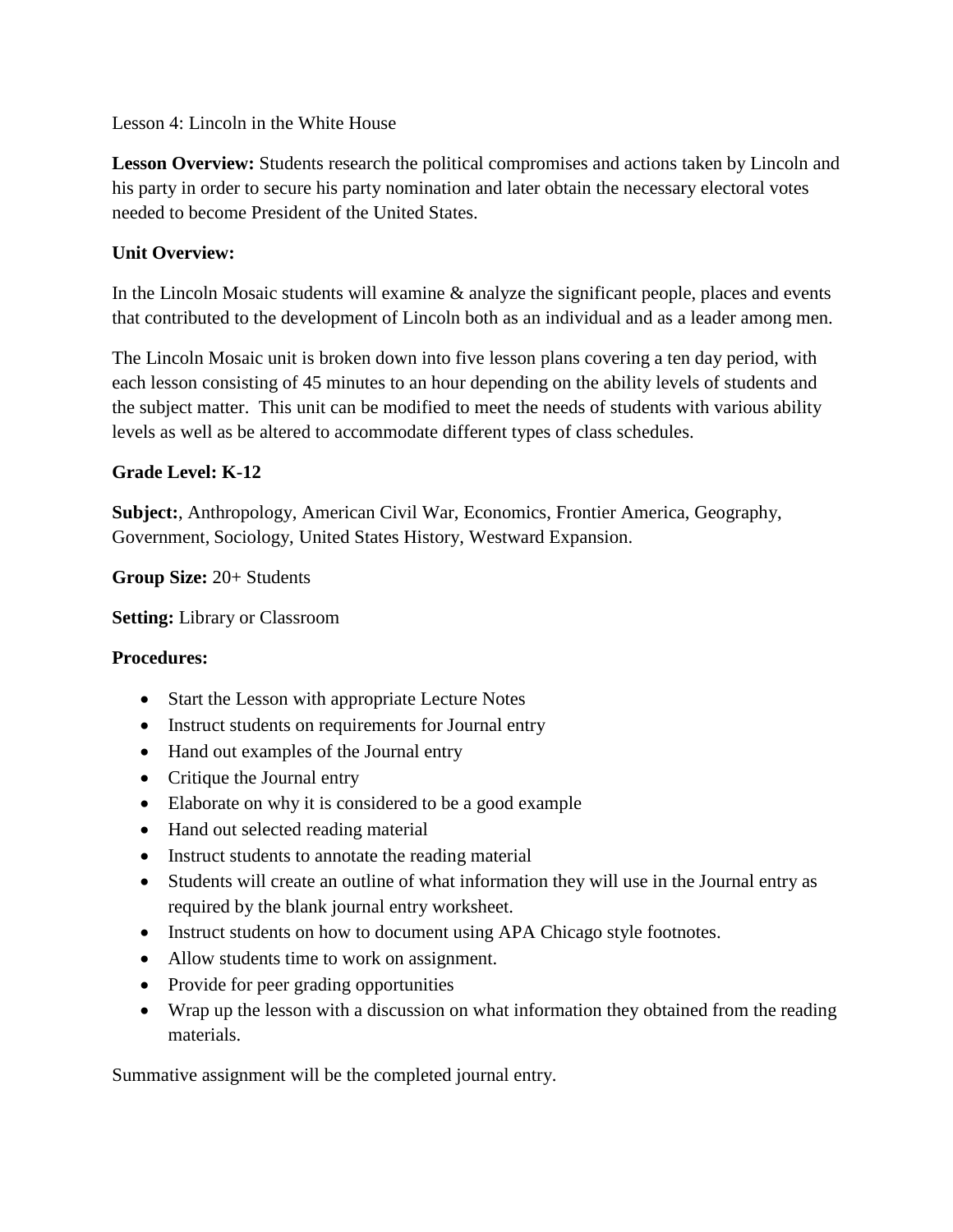### **U.S. History:**

## **GRADES K-4**

Topic 1: Living and Working together in families and communities now and long ago.

Standard 1: Family life now and in the recent past; family life in various places long ago.

Topic 3: History of the United States; Democratic principles and values and the people from many cultures who contributed to its cultural, economic and political heritage.

 Standard 6: Regional folklore and cultural contributions that helped form our national heritage.

#### **United States Era 4**

#### **GRADES 5-12**

**Standard 2:** How the industrial revolution, increasing immigration, the rapid expansion of slavery, and the westward movement changed the lives of Americans and led toward regional tensions.

#### **5-12**

 Explain how the major technological developments that revolutionized land and water transportation arose and analyze how they transformed the economy, created international markets, and affected the environment. [Analyze cause-and-effect relationships]

#### **9-12**

 Explain how economic policies related to expansion, including northern dominance of locomotive transportation, served different regional interests and contributed to growing political and sectional differences. [Compare and contrast differing sets of ideas]

**Standard 2D:** The student understands the rapid growth of "the peculiar institution" after 1800 and the varied experiences of African Americans under slavery.

#### **9-12**

 Analyze the argument that the institution of slavery retarded the emergence of capitalist institutions and values in the South. [Evaluate major debates among historians]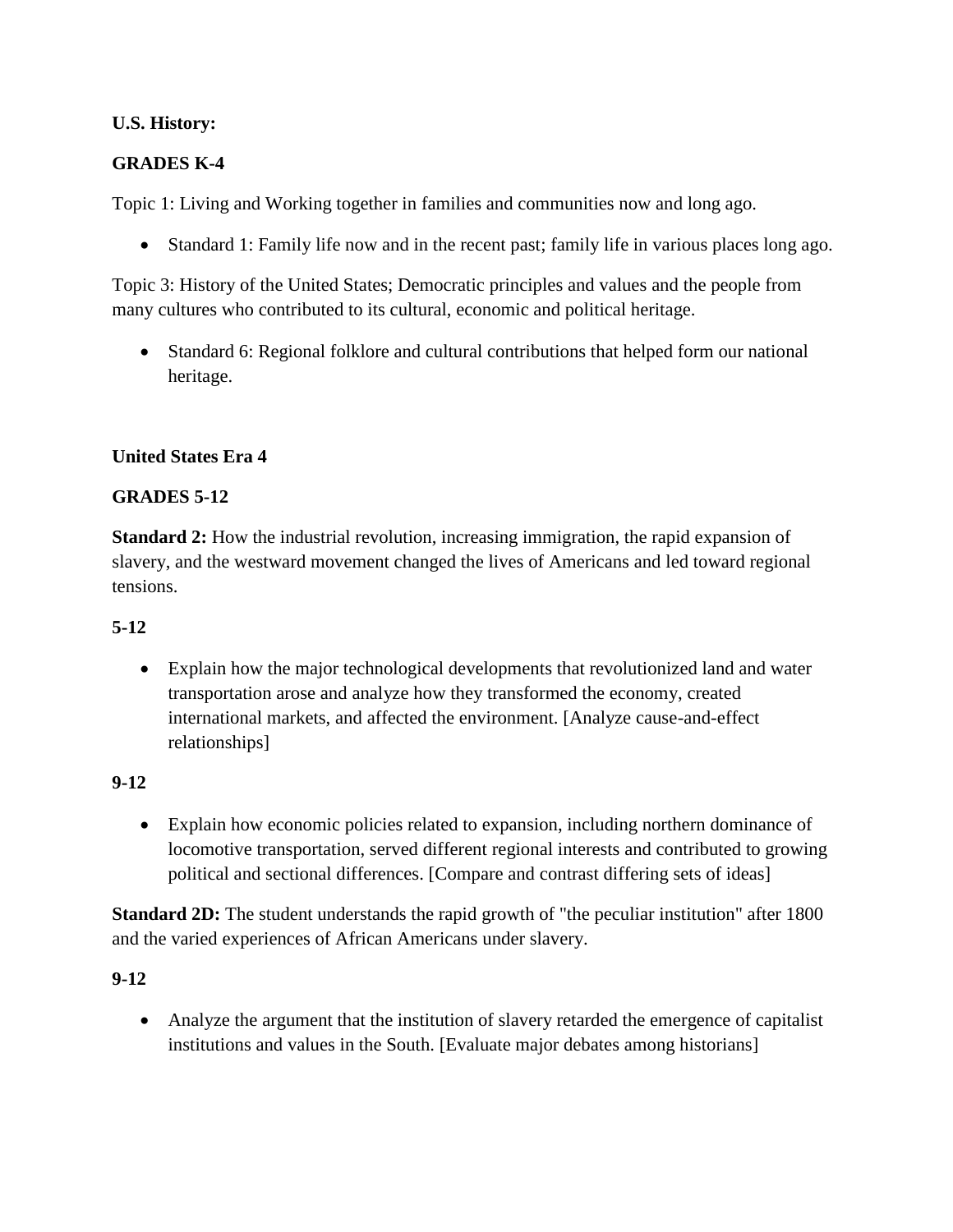- Describe the plantation system and the roles of their owners, their families, hired white workers, and enslaved African Americans. [Consider multiple perspectives]
- Identify the various ways in which African Americans resisted the conditions of their enslavement and analyze the consequences of violent uprisings. [Analyze cause-andeffect relationships]

**Standard 2E:** The student understands the settlement of the West.

# **5-12**

- Explore the lure of the West and the reality of life on the frontier. [Examine the influence of ideas]
- Analyze cultural interactions among diverse groups in the trans-Mississippi region. [Consider multiple perspectives]

# **9-12**

 Assess the degree to which political democracy was a characteristic of the West and evaluate the factors influencing political and social conditions on the frontier. [Differentiate between historical facts and historical interpretations]

**Standard 3A**: The student understands the changing character of American political life in "the age of the common man."

# **7-12**

• Relate the increasing popular participation in state and national politics to the evolving democratic ideal that adult white males were entitled to political participation. [Identify relevant historical antecedents]

# **5-12**

- Analyze the influence of the West on the heightened emphasis on equality in the political process. [Analyze cause-and-effect relationships]
- Explain the Missouri Compromise and evaluate its political consequences. [Identify issues and problems in the past]

# **9-12**

 Explain the combination of sectional, cultural, economic, and political factors that contributed to the formation of the Democratic, Whig, and "Know-Nothing" parties. [Analyze multiple causation]

# **5-12**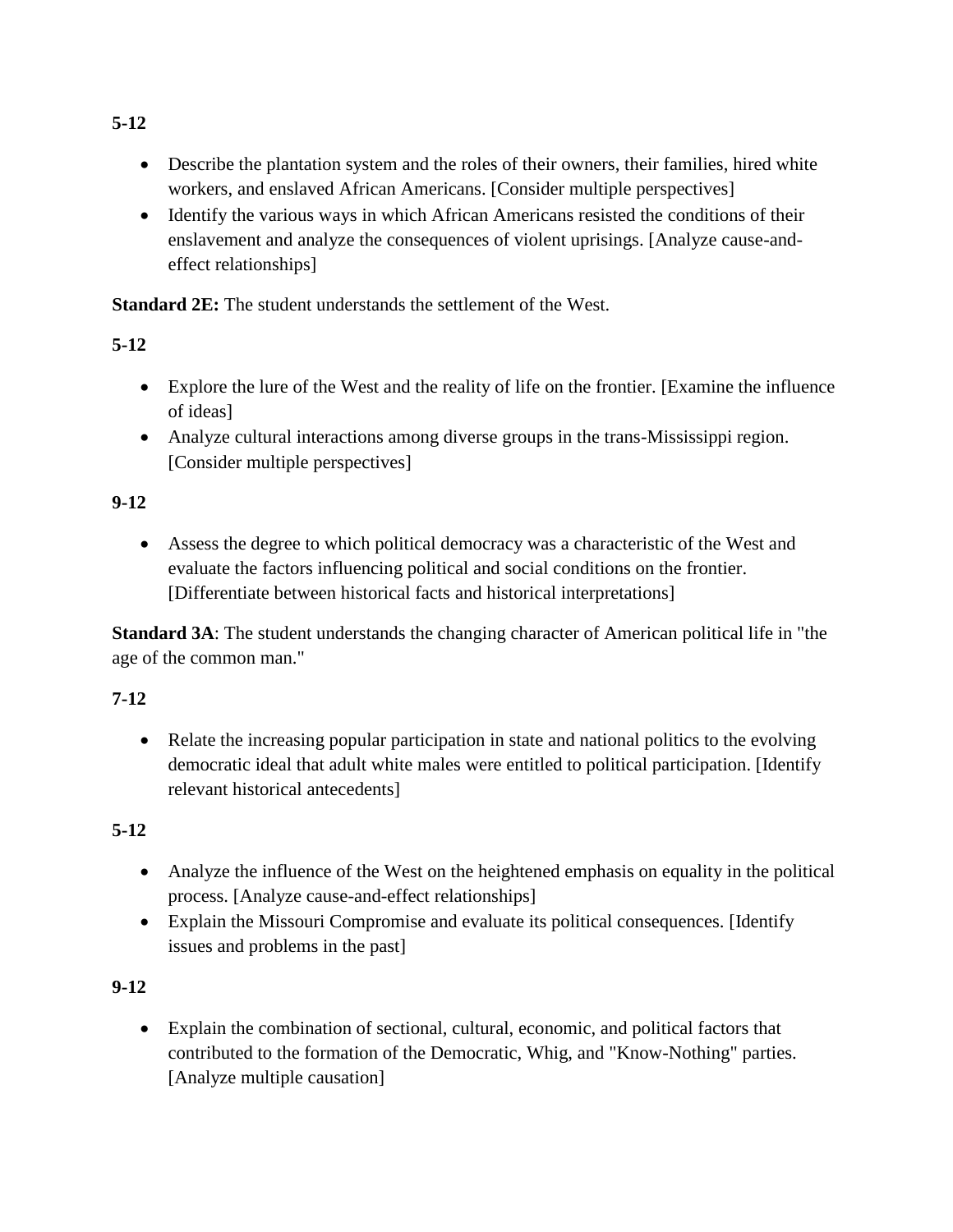- Evaluate the importance of state and local issues, the rise of interest-group politics, and the style of campaigning in increasing voter participation. [Compare and contrast differing sets of ideas]
- Standard 3B: The student understands how the debates over slavery influenced politics and sectionalism.

# **7-12**

- Explain how tariff policy and issues of states' rights influenced party development and promoted sectional differences. [Analyze cause-and-effect relationships]
- Analyze how the debates over slavery--from agitation over the "gag rule" of the late 1830s through the war with Mexico--strained national cohesiveness and fostered rising sectionalism. [Compare and contrast differing sets of ideas]

# **United States Era 5**

# **GRADES 5-12**

**Standard 1A:** The student understands how the North and South differed and how politics and ideologies led to the Civil War.

# **7-12**

- Identify and explain the economic, social, and cultural differences between the North and the South. [Draw upon quantitative data to trace historical developments]
- Analyze the importance of the "free labor" ideology in the North and its appeal in preventing the further extension of slavery in the new territories. [Examine the influence of ideas]
- Explain the causes of the Civil War and evaluate the importance of slavery as a principal cause of the conflict. [Compare competing historical narratives]
- Chart the secession of the southern states and explain the process and reasons for secession. [Analyze cause-and-effect relationships]

## **9-12**

 Analyze how the disruption of the second American party system frayed the durable bonds of union, leading to the ascent of the Republican party in the 1850s. [Analyze multiple causation]

## **Geography:**

Standards I, II, IV, V, VI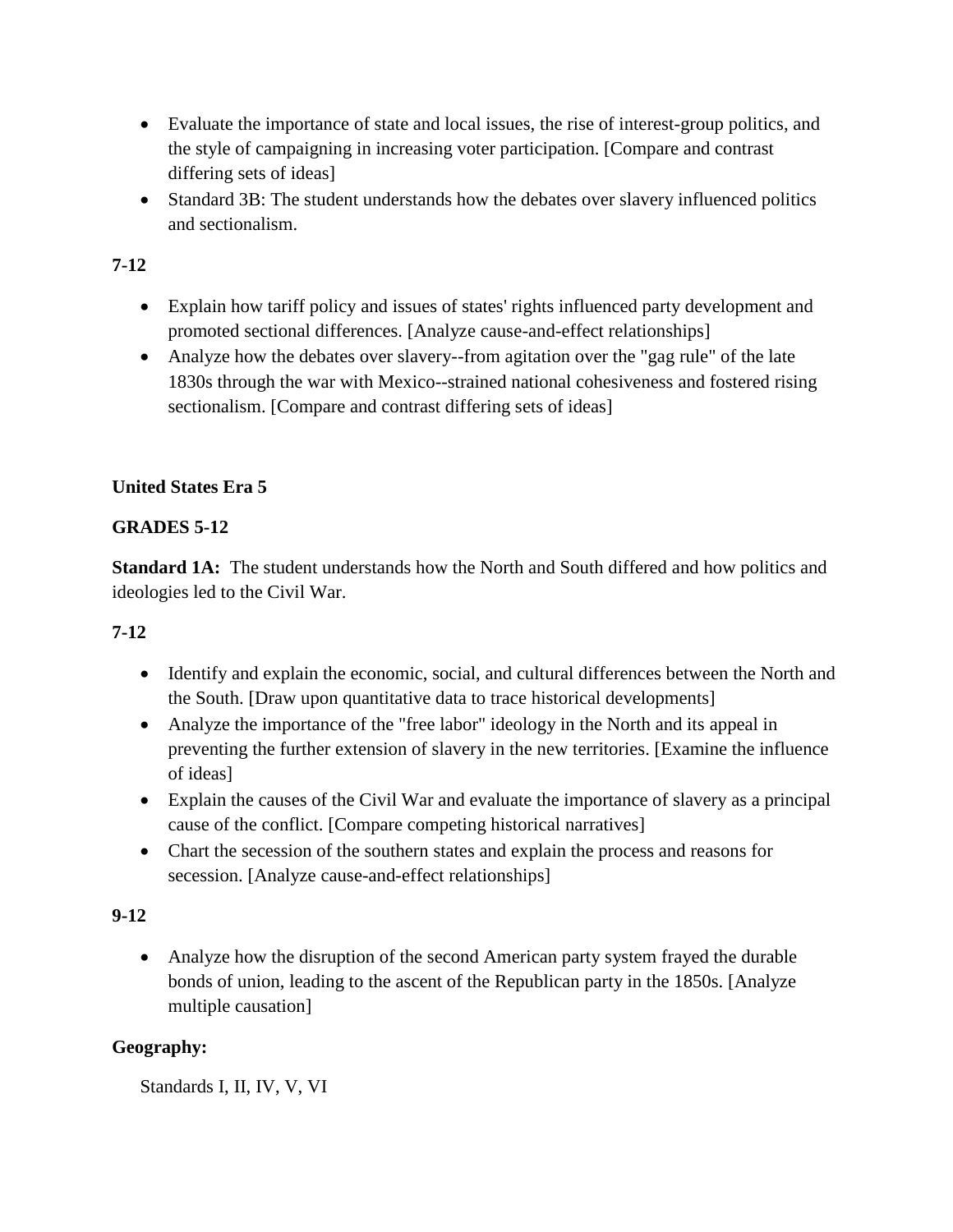### **English:**

Standards I, II, III

**Guiding Question**: How did the people, places and events in the different stages of Lincoln's life influence his development and contribute to his growth as an individual and future political leader?

**Location:** Abraham Lincoln's Birthplace and his Kentucky Boyhood home

**Critical Content**: Analyze how key events, people, ideas, institutions and attitudes influenced Abraham Lincoln and provided him with the moral strength of character considered to be crucial to his success as President and Commander in chief of the United States of America.

#### **Student Objectives:**

- Research the history of Abraham Lincoln's life through the use of primary and secondary documents.
- Use acquired research to synthesis journal entries that consistently reflect the belief and attitudes of Abraham Lincoln during each time period.

Identify an idea, person, event, or belief that may have had the greatest influence on Abraham Lincoln. Provide evidence to support conclusion.

## **Grading Cliff notes of Abraham Lincoln Journal Entries:**

The highlighted items reflect historical information students will obtain from their research and include in the Journal entry.

The historical quotes used will be documented using APA Chicago style footnotes.

Students will get points for creativity and making the voice of the Journal entry reflect the historical voice and tone of President Abraham Lincoln.

Additional details can be added from Lincoln's life in order to make the Journal entry seem more authentic.

Students can complete the blank Journal entry worksheet to help them create a believable and authentic journal entry.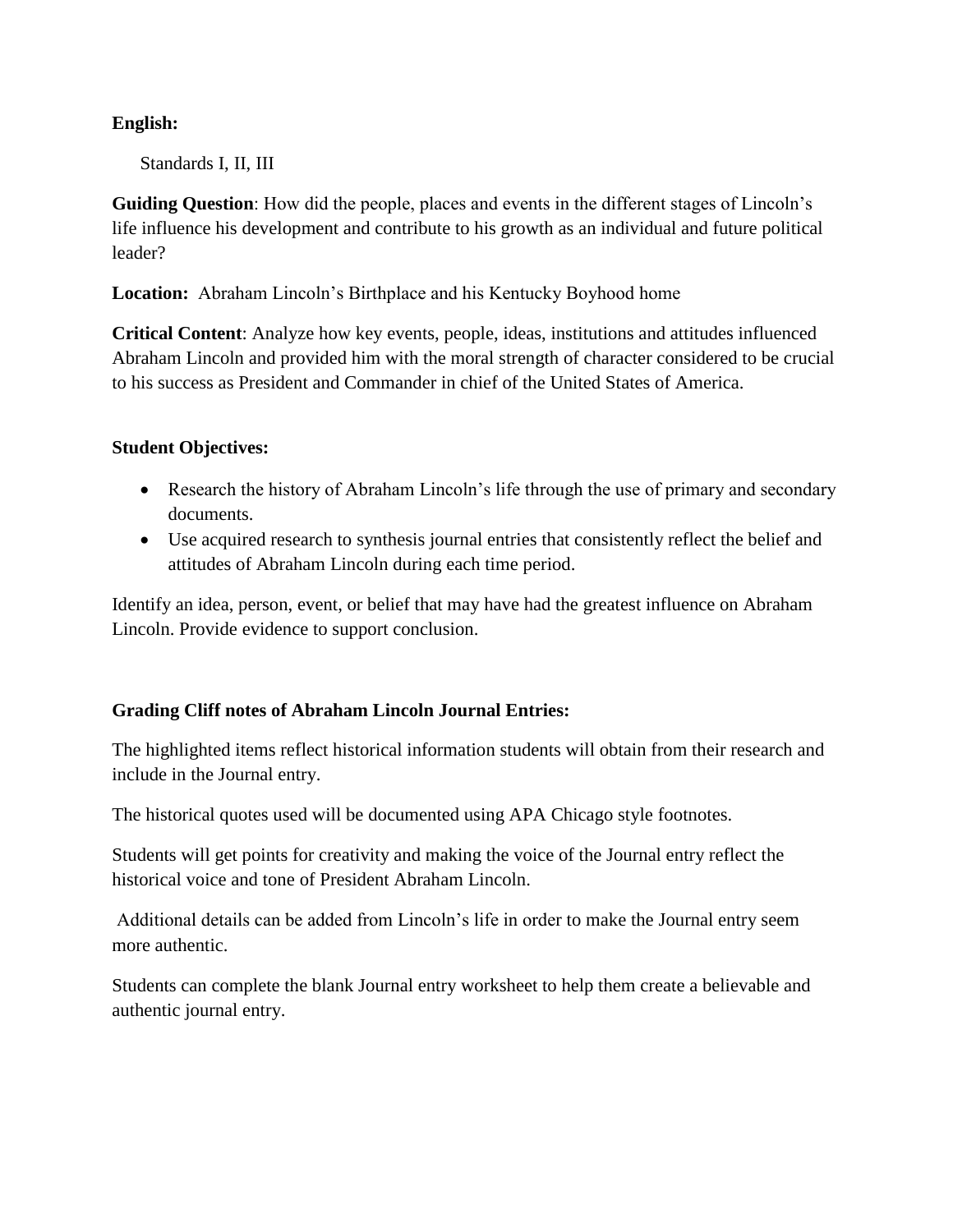#### **JOURNAL ACTIVITY WORKSHEET**

| <b>NAME of RESOURCE USED:</b>                      | <b>Journal Entry:</b> |
|----------------------------------------------------|-----------------------|
|                                                    |                       |
|                                                    |                       |
| <b>Key Facts obtained From</b><br><b>Resource:</b> |                       |
|                                                    |                       |
|                                                    |                       |
|                                                    |                       |
|                                                    |                       |
|                                                    |                       |
|                                                    |                       |
|                                                    |                       |
|                                                    |                       |
|                                                    |                       |
|                                                    |                       |
| <b>Creative Elements and Insights</b>              |                       |
| into character.                                    |                       |
|                                                    |                       |
|                                                    |                       |
|                                                    |                       |
|                                                    |                       |
|                                                    |                       |
|                                                    |                       |
|                                                    |                       |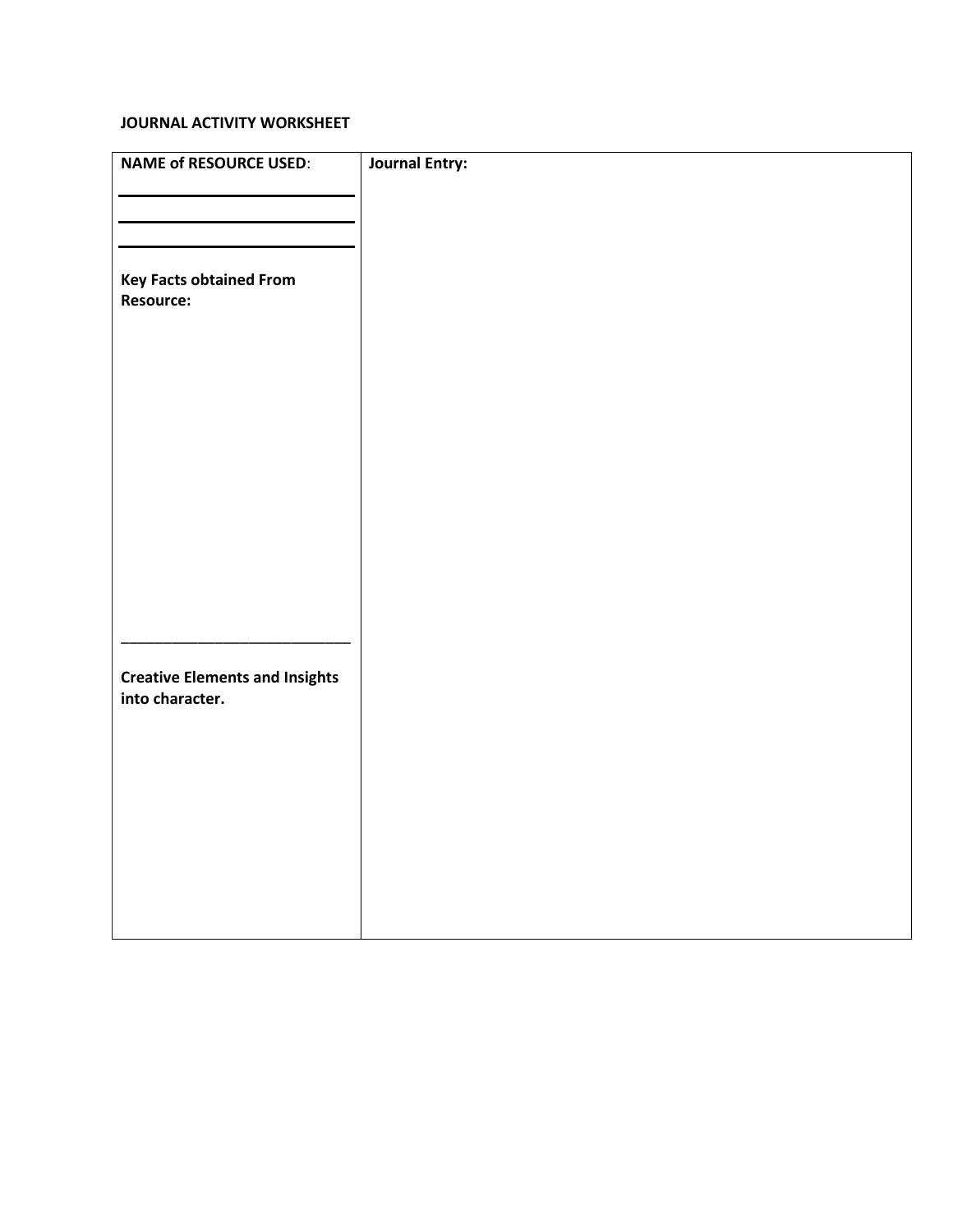#### **Abraham Lincoln Journal Example I:**

April 9, 1865

l

On April 6<sup>th</sup> I sent a dispatch to Major General Weitzel instructing him to allow the leaders of the former Virginia legislature the opportunity to meet and discuss the withdraw of the Virginia troops. Afterwards around nine o'clock I decided to visit the Union field hospital at City point and the horrors I saw were unimaginable as fathers and sons lay wounded or dying upon small blood stained military cots. The sounds of those dying men and their pain ricochet in my mind only to mingle with the click of rifles and military drills being executed by healthy men just beyond the tent flaps.<sup>1</sup> It is my intention to make the transition from insurgents to citizens as smooth and seamless as possible. I hope that my concessions will reduce hostilities and prevent additional loss of life on both sides.<sup>2</sup> I want to bring the southern states back into the Union and prevent Congress from imposing punitive measures against our brethren. "I must bear the horrors of war, too. Oh, this war! This awful, awful war".<sup>3</sup>

 "He from whom all blessings flow, must not be forgotten. A call for a national thanksgiving is being prepared and will be duly promulgated".<sup>4</sup> My fondest desire has come to pass; a messenger just arrived and informed me that General Lee has surrendered to General Grant and it is up to me to try and bring about reconstruction. There is one part of me that just wants to continue to float along the river and allow the gentle rhythmic motion of the *River Queen* soothe my troubled soul and help me temporarily forget my troubles. Oh how I wish I were back home in Springfield or traveling towards California enjoying the company of Mrs. Lincoln and the boys. God almighty how am I to bring about the reconstruction of the insurgents when there is no one true political entity in which to negotiate with? "No one man has the authority to give up the rebellion for any other man".<sup>5</sup> How will I keep those blood thirsty northern vultures in Congress from picking clean the bones of the southern states and taking advantage of the poor men and women hurt the most by this bloody war?

 $1$  Wade, Hall One Man's Lincoln Kentucky Humanities Council, Inc. 1998. Pg 68

 $2$  Wilson & Davis, Herndon's Informants University of Illinois Press 1998. Pg 413.

<sup>&</sup>lt;sup>3</sup> Wade, Hall One Man's Lincoln Kentucky Humanities Council, Inc. 1998. Pg 70

<sup>&</sup>lt;sup>4</sup> Grafton, John. Dover Thrift Editions, Great Speeches Abraham Lincoln. Pg 109

<sup>&</sup>lt;sup>5</sup> Grafton, John. Dover Thrift Editions, Great Speeches Abraham Lincoln. Pg 109